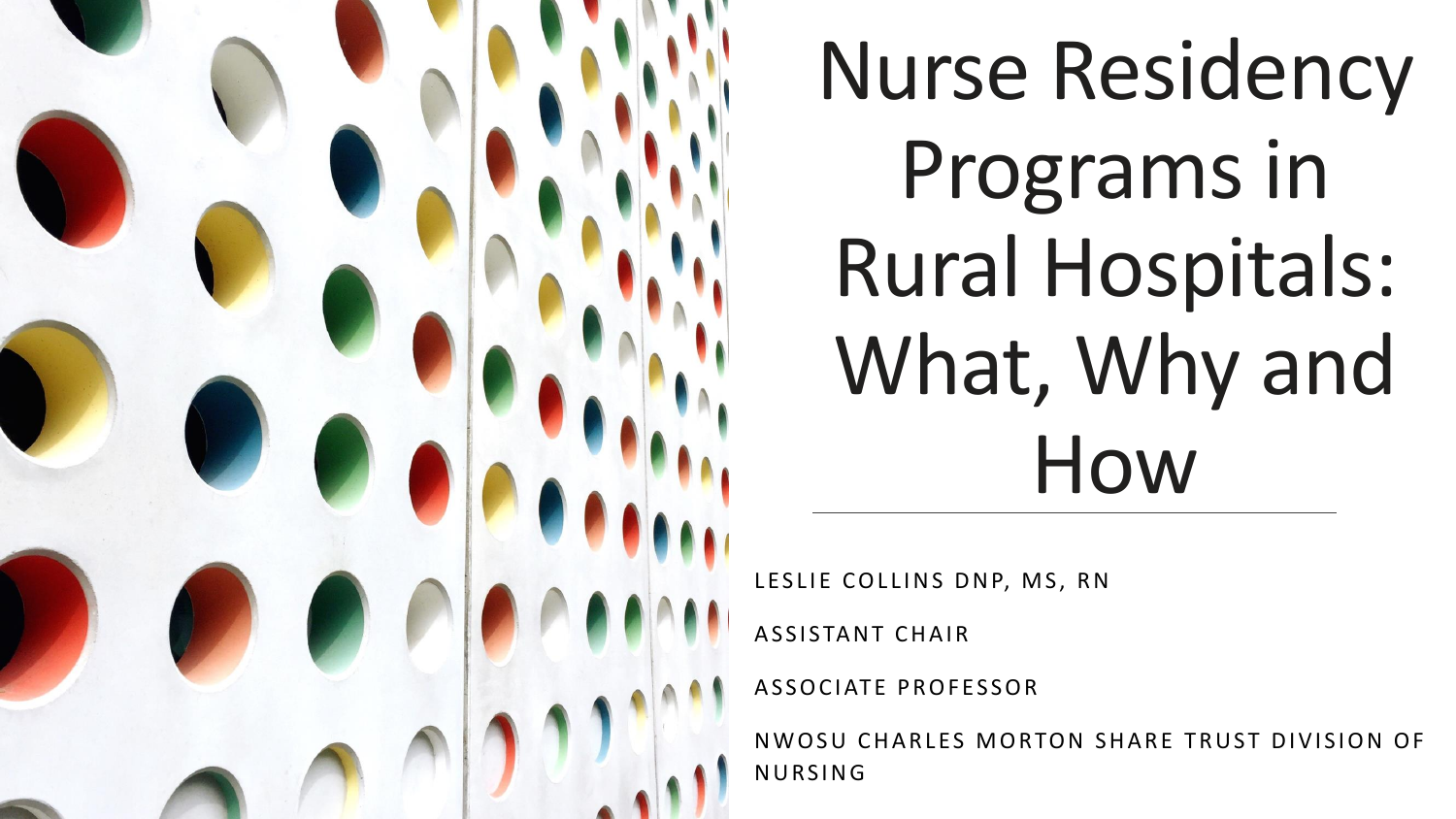### What: Proposal



PLAN/PROCESS TARGET POPULATION DUE DATE OF PROPOSAL & LAUNCH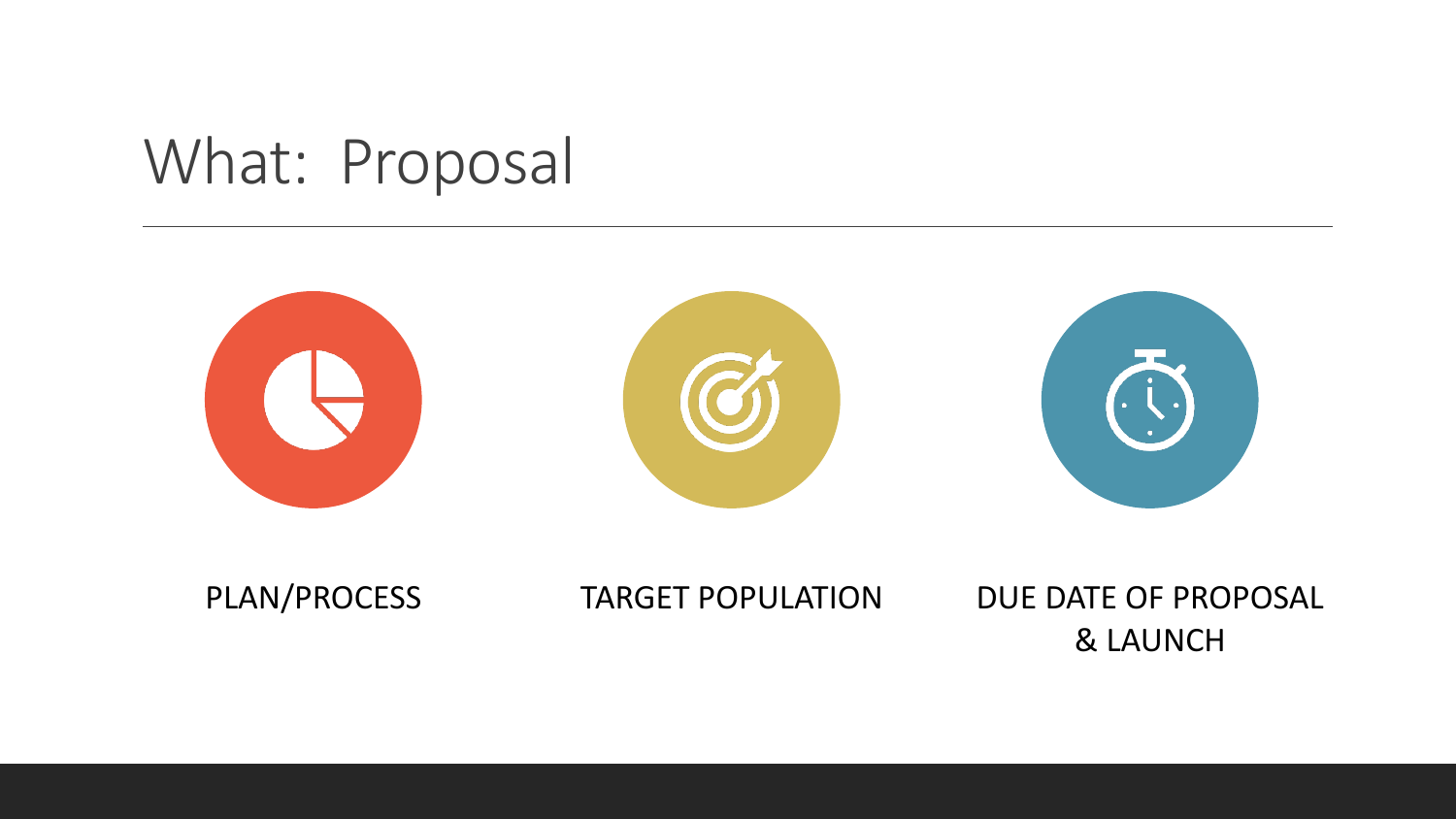### What: Grant

o\$30,000 Grant from Rural Health Projects, funding from Oklahoma Works

oProposal submitted October 2020

oProposal accepted November 2020

oProgram development August 2020-June 1st, 2021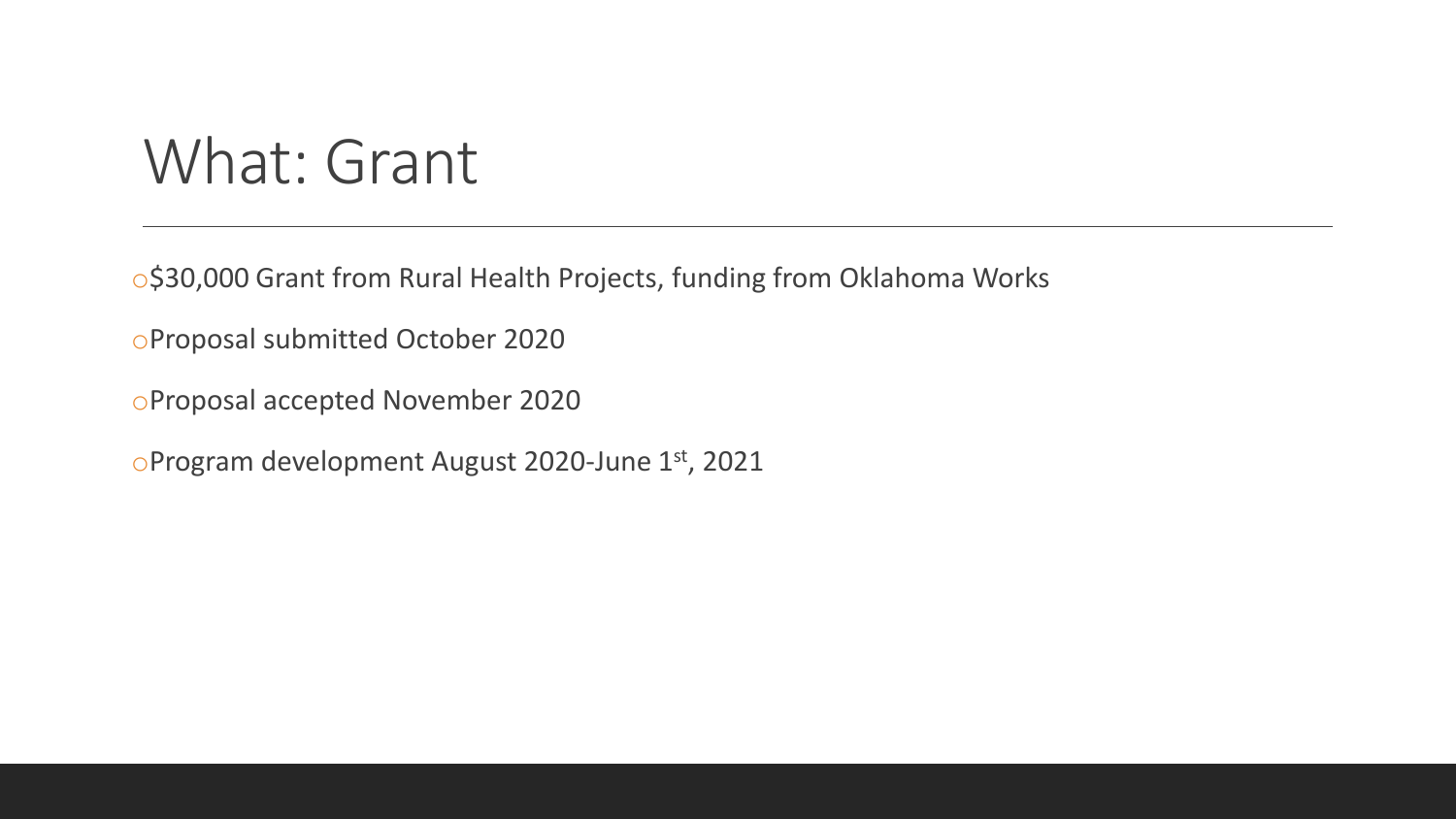## Why: Nurse Residency Program Need

In 2018 Rural Health Projects approached by the Governor's Council on Workforce and Economic Development

- Funding available for Nurse Residency Program to address needs
	- What is a Nurse Residency Program?
- Rural Health Projects to be tasked with writing for the funding and completion of project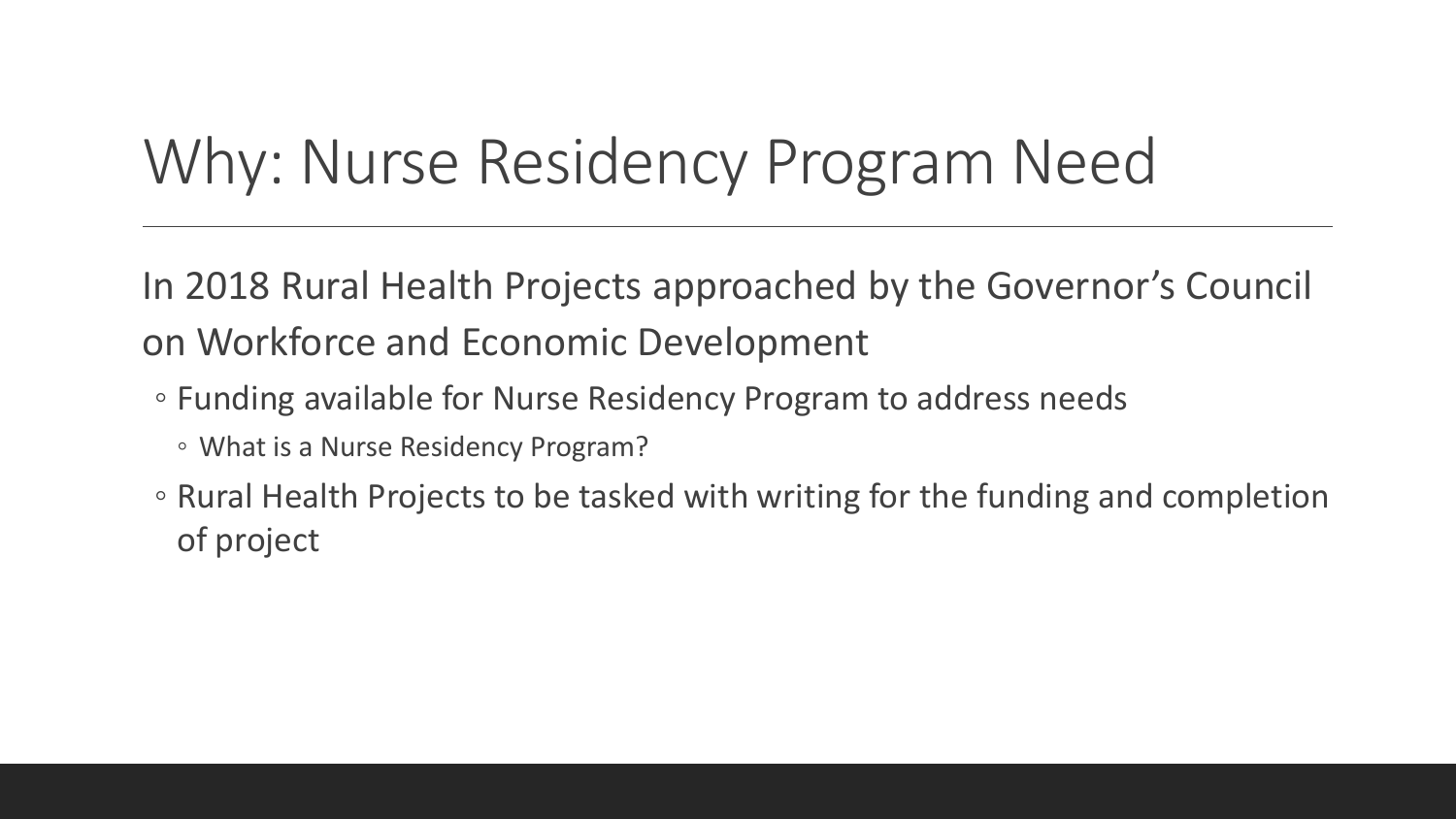# Needs to be Addressed

- Help with new graduates' transition into practice
- Nurse burnout
- Nurse turnover
- Time management
- Nurse confidence
- Patient and family health outcomes
- Opportunity for new graduates to hone critical thinking and evidence-based decision-making skills
- Nurse residents "have the opportunity to not just how to serve patients and families more effectively, but to do so in line with policies, procedures, and technology commonly used at their institution (Nursing CAS, 2018)
- Mentor and/or Cohort learning
- Assignment align with new graduates practice in the institution
- Rural Health Nursing Needs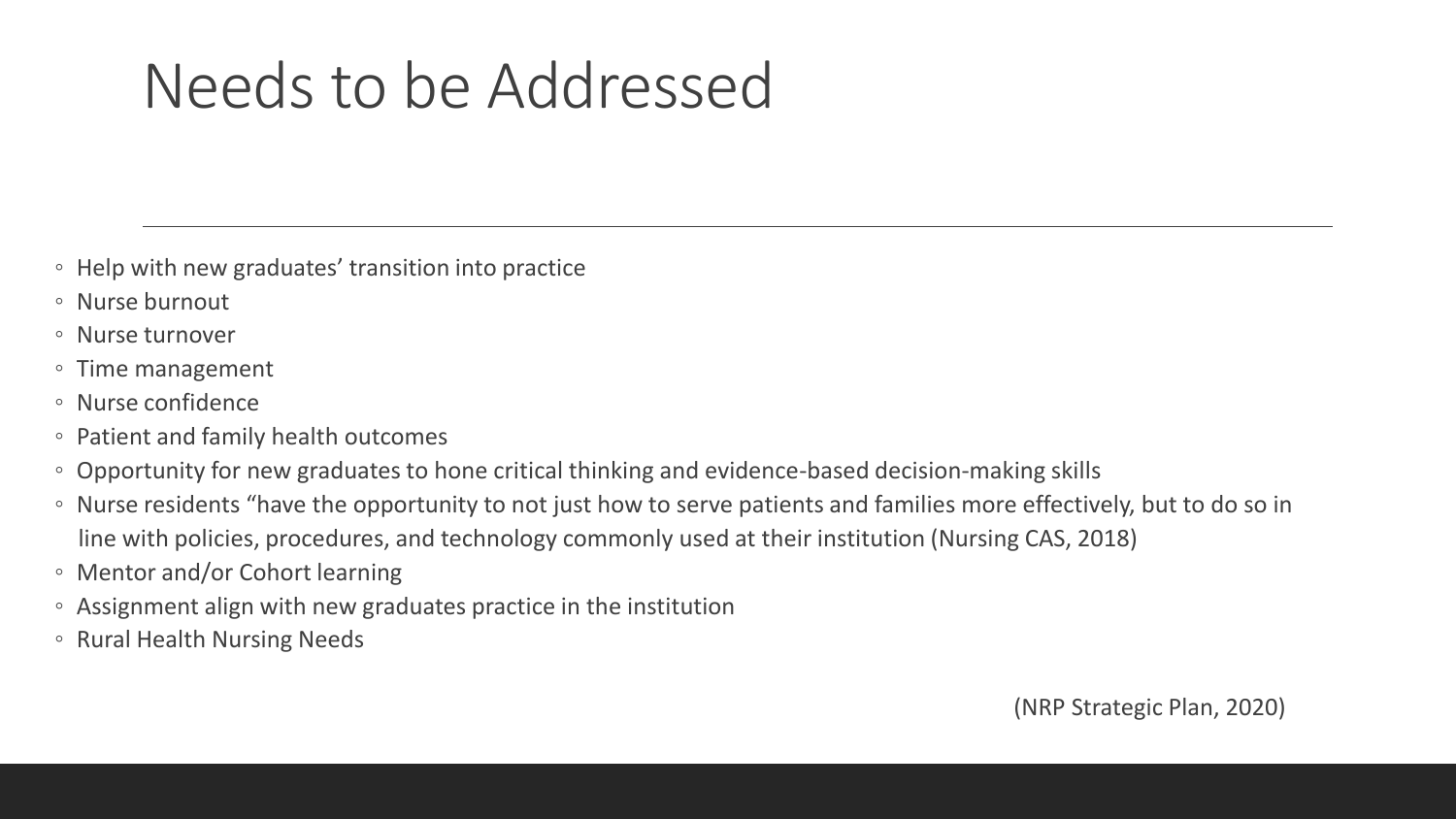# Nurse Residency Programs Effectiveness

oEnhanced use of evidence-based decision making tied to case review

- oIncreased functioning as an advocate for the patient, family, and organization based on real-world experiences
- oEngagement in crucial conversations that are time-sensitive and bear political risk, to include actual role playing and execution in practice
- oExpanding leadership through principled action and network building, resulting in a documented and expanded portfolio of leading groups and defined interprofessional cohorts
- oProjecting a trajectory for individual patient-centered care into the family and community, based on case review and peer review. (Bleich, 2012)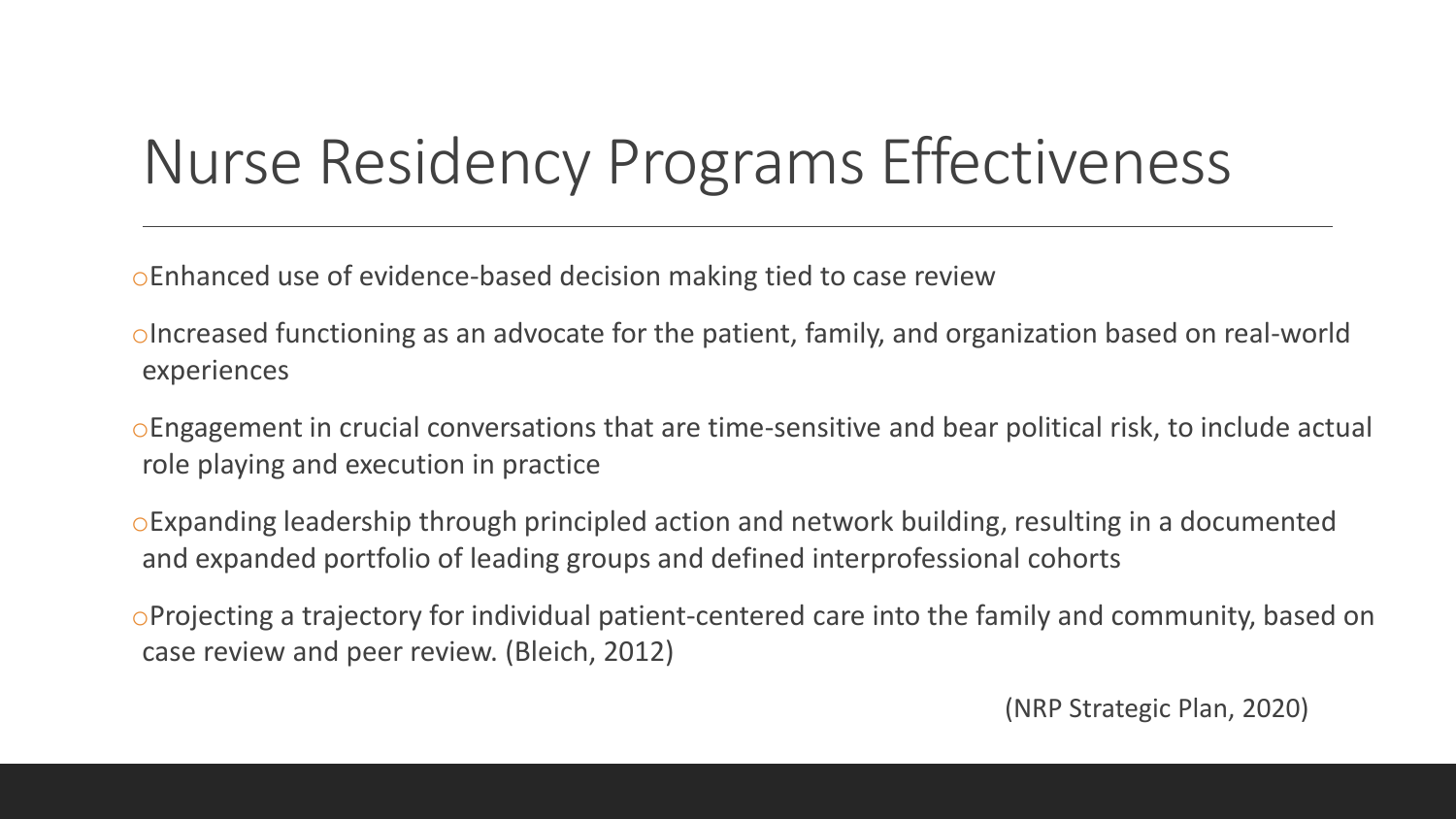# How: Nurse Residency Program

Meetings with facilities in area and educational program

- Great facility interest
- NWOSU Charles Morton Share Trust Division of Nursing Chair and Assistant Chair to be program developers
- Modules to be completed by June 1st, 2021
	- 7 modules with an introduction to residency program and conclusion for continuing into practice
- Online module
- Mentor or Cohort learning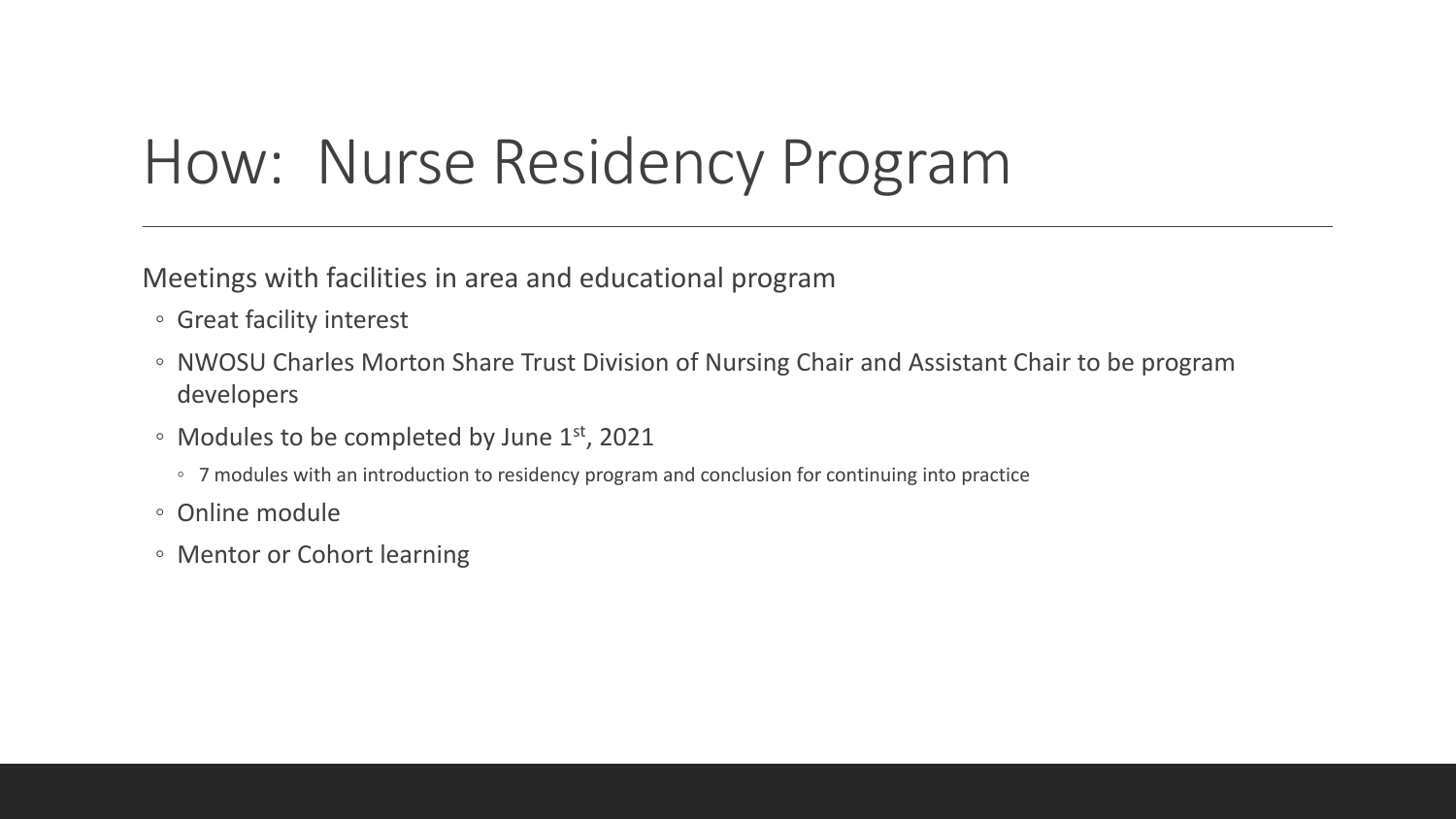## Online Nurse Residency Program

Canvas Learning Platform

Utilized OSU Canvas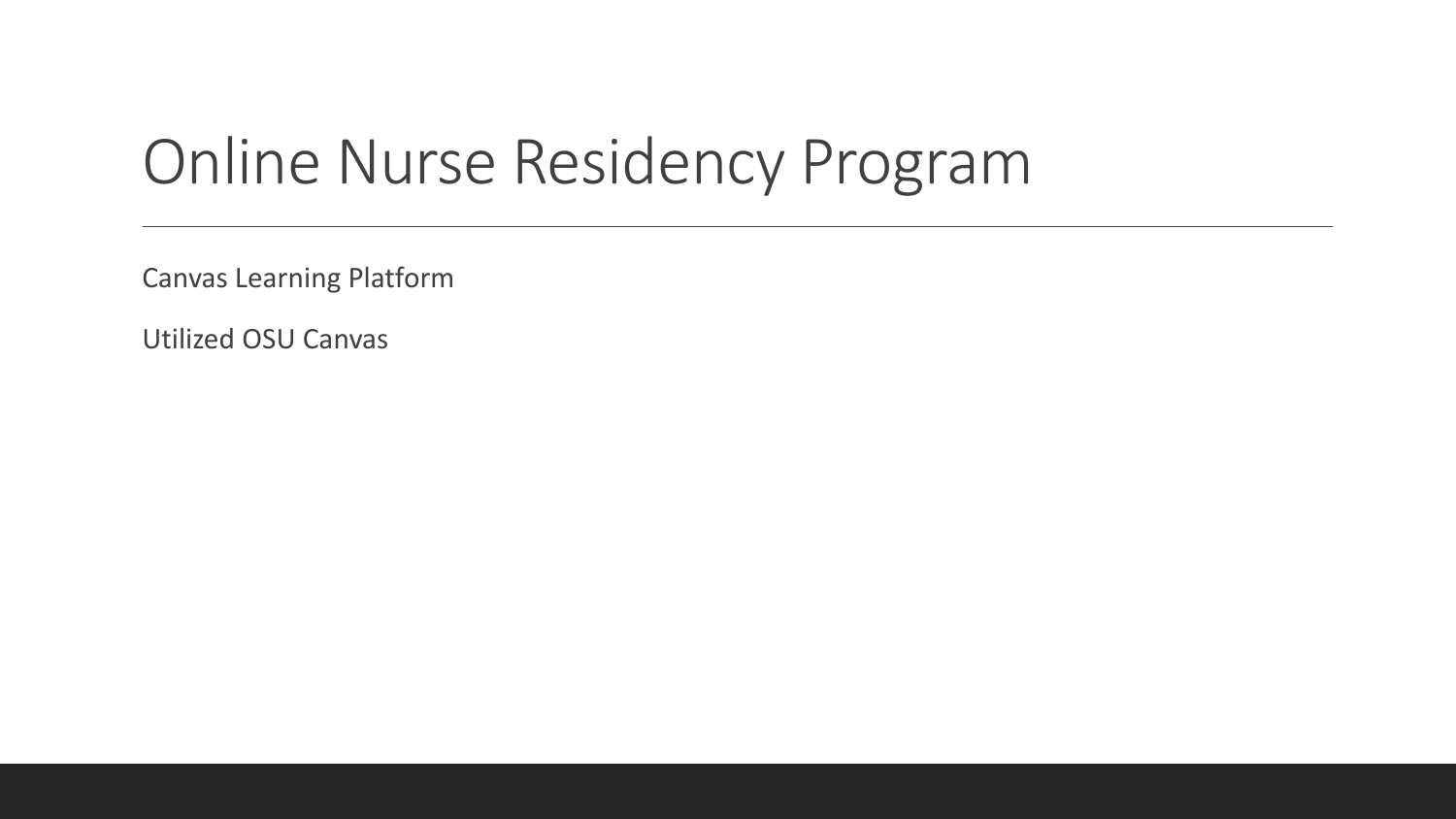### Modules

Prepare, load, deliver and evaluate the following program based upon the Needs Assessment completed by the Rural Health Projects, Inc/NwAHEC

7 modules with an addition to the Introduction and Conclusion sections

#### Modules 1-3

- Module 1 Patient and Family Education
	- 6 learning modules addressing effective patient/family teaching, how to perform needs assessments to know what teaching is needed, how to implement evidence-based pain management principles, and how to support patients and families at end-of-life with involvement in goals, directed care, and early decision about care preferences
- Module 2 Communication and Conflict Management
	- 3 learning modules addressing evidence-based communication skills with families, patients, and members of the interprofessional care team as well as crisis management including interpreting interactions and signs of tension that may lead to conflict as well as successful de-escalation strategies
- Module 3 Informatics and Technology
	- 3 learning modules addressing the professional use of technology in health care will include information on the nurse's use of social media, the use of informatics in consumer health, the use of informatics in the clinical area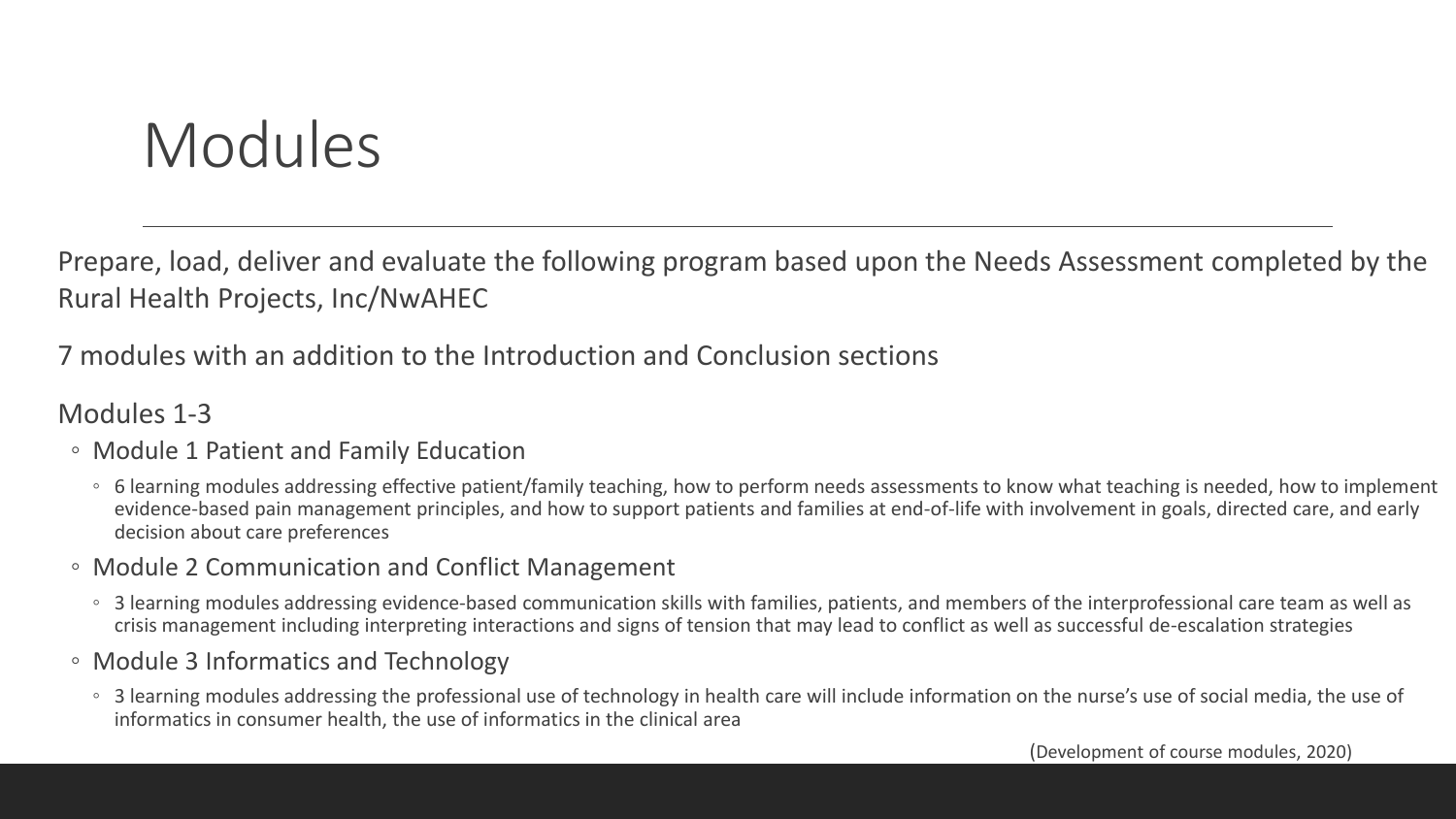### Modules 4-6

#### ◦ Module 4 Professional Development

◦ 3 modules focusing on how nurses need to participate in opportunities to improve and enhance their personal professional development

#### ◦ Module 5 Stress Management

◦ 3 modules focusing on use of self-care activities and strategies to promote resilience, management of and decrease burn-out and compassion fatigue

#### ◦ Module 6 Business of Health Care

◦ 6 modules focusing on nurses providing effective care efficiently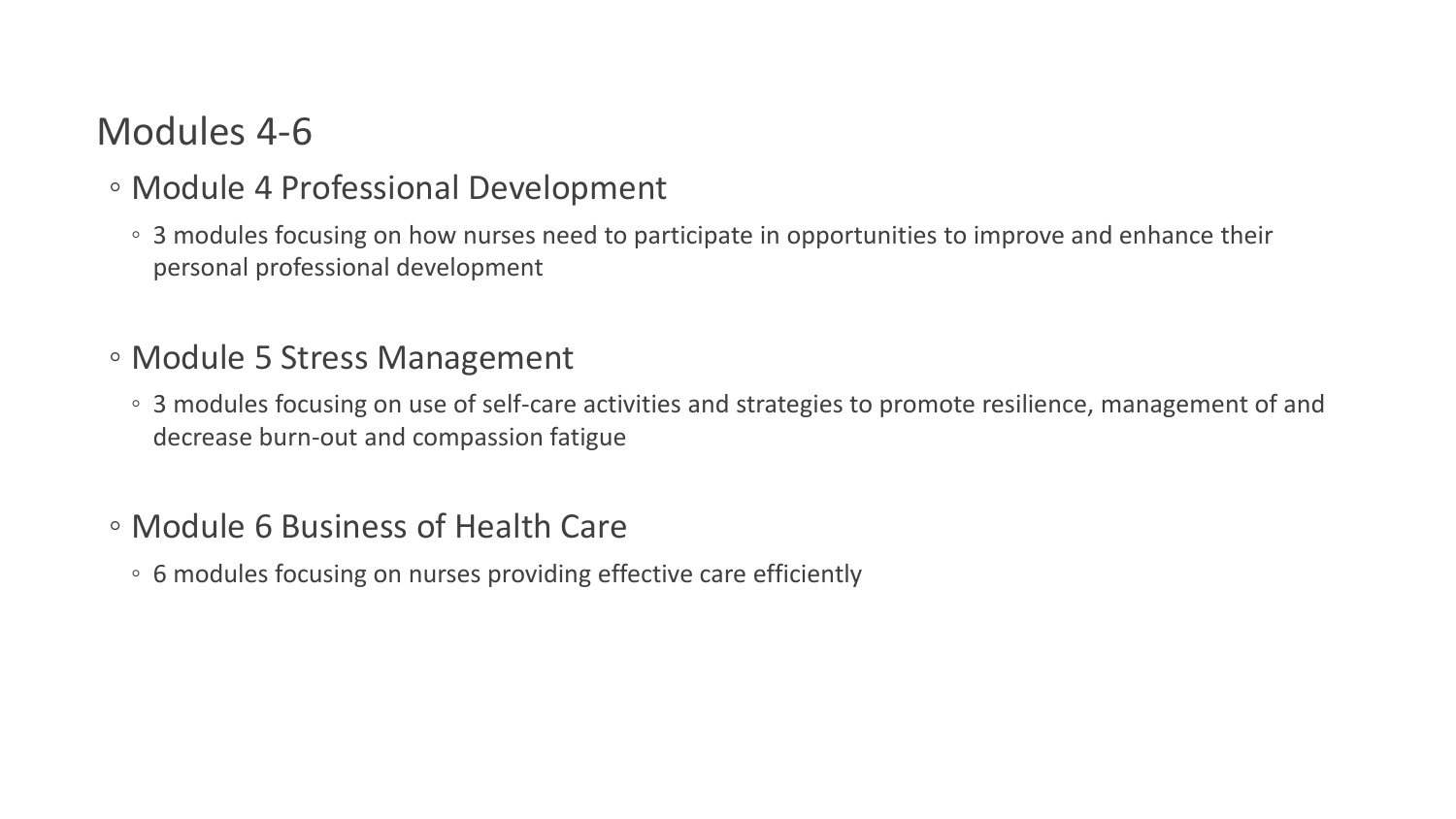### Module 7, Intro, and Conclusion

#### ◦ Module 7 Safety Culture in Health Care

- 3 learning modules focusing on the current state of the safety culture in health care not limited to: just culture – error disclosure, teamwork, use of SBAR, Rapid Response Teams and Failure to Rescue, Missed Nursing Care and risk management
- Introduction
	- Contains information for introducing nurse to the residency program as well as the other cohort learners
- Conclusion
	- Contains final topics for practice and transition into autonomous patient and family care
	- How to continue to meet the needs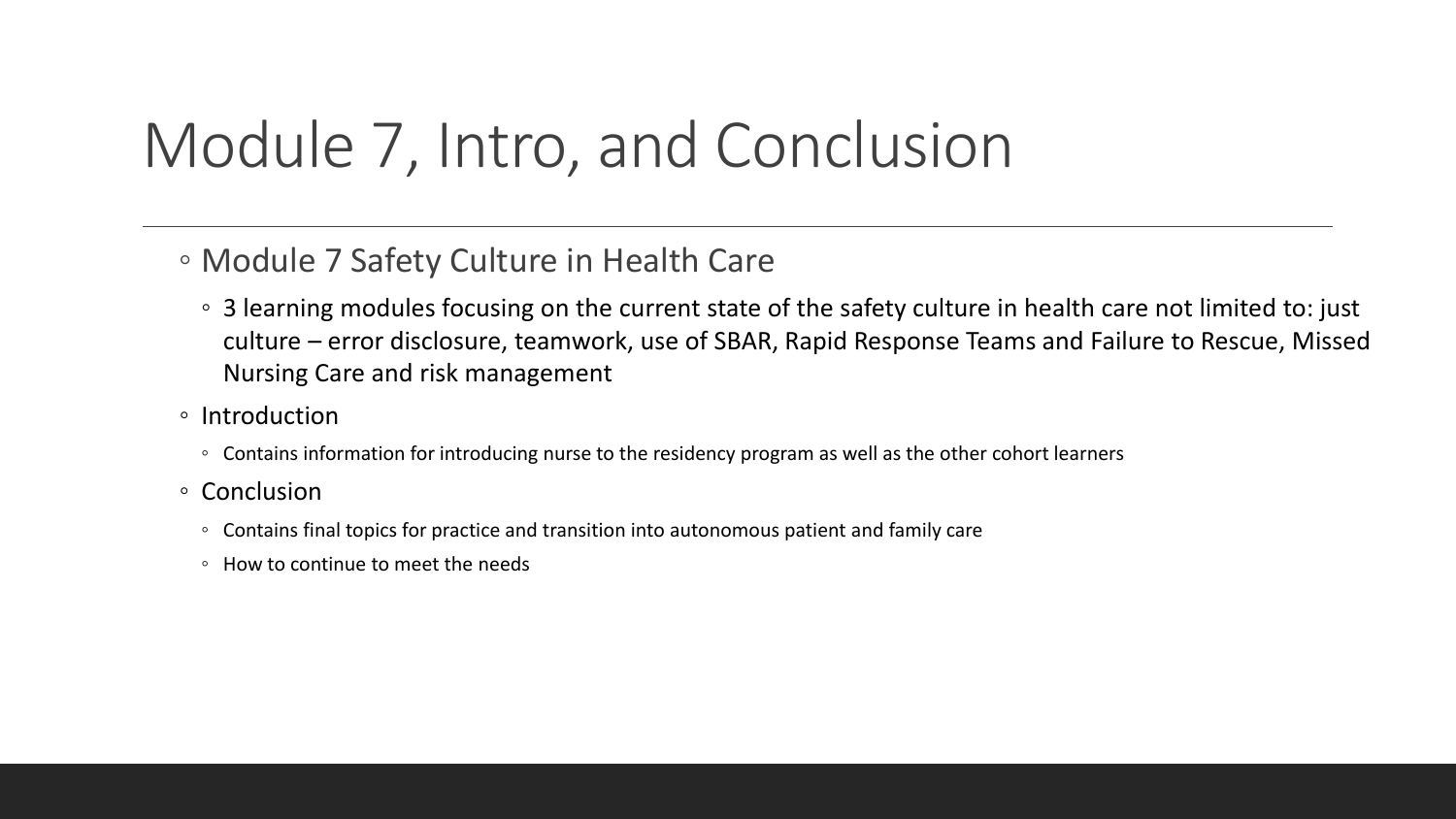### Resources

Professional Organization Resources

Videos

Case Studies

Discussions/Interviews

Assignments

Pre-test/Post-test every 3 modules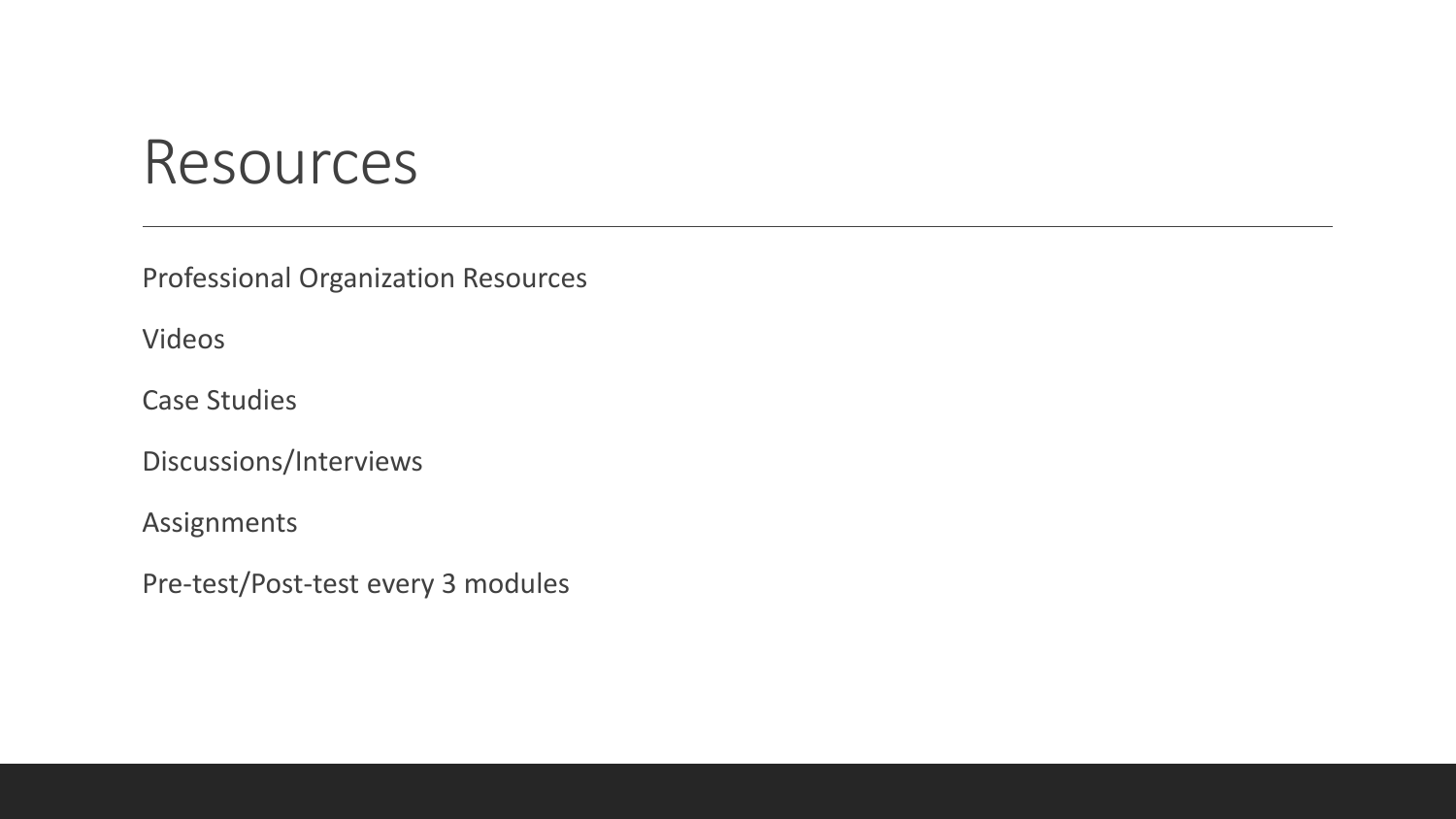| n Adapt to Online Classes                                                                         | The Best Schools<br>$=$<br>earning Styles                                                                            |                                                                                                             |                                                                                                                         | National Institutes of Health<br>National Center for Complementary and Integrative Health                                                                                                     | <b>Pain in the U.S.</b>                 |
|---------------------------------------------------------------------------------------------------|----------------------------------------------------------------------------------------------------------------------|-------------------------------------------------------------------------------------------------------------|-------------------------------------------------------------------------------------------------------------------------|-----------------------------------------------------------------------------------------------------------------------------------------------------------------------------------------------|-----------------------------------------|
| $\bigoplus_{n=1}^\infty$<br><b>Visual</b><br>is best by seeing<br>w information                   | $\mathbb{R}$<br>Auditory<br>Learns best by<br>listening and reading<br>out loud                                      | $\mathbb{P}$<br>Kinesthetic<br>Learns best<br>through hands-on<br>experience                                | $\mathbb{B}$<br>Reading/Writing<br>Learns best through<br>reading and writing<br>new information                        | <br>ೲೲ<br>ೲ <b>ೲ</b> ೲೲ                                                                                                                                                                       |                                         |
| Goal<br>n into the visua<br>side of class                                                         | Goal<br>Turn up the volume                                                                                           | Goal<br>Incorporate activity<br>into classes                                                                | Goal<br>Keep a pencil nearby                                                                                            | 25.3 million                                                                                                                                                                                  | 23.4 million                            |
| <b>Tips</b><br>reate your own<br>esigns and<br>iagrams for data<br>linimize visual<br>istractions | <b>Tips</b><br>$\vee$ Use headphones<br>for virtual classes<br>↓ Listen to lectures<br>with the screen<br>turned off | <b>Tips</b><br>↓ Listen to lectures<br>while walking<br>$\vee$ Use a standing or<br>walking desk at<br>home | <b>Tips</b><br>$\checkmark$ Take notes durin<br>online sessions<br>$\checkmark$ Check for<br>transcripts of<br>lectures | American adults<br>suffer from daily pain<br>Nahin RL. Estimates of Pain Prevalence and Severity in Adults: United States, 2012,<br>Journal of Pain (2015), doi: 10.1016/j.jpain.2015.05.002. | American adults<br>report a lot of pain |
| uring class<br>ake engaging<br>otes                                                               | ✓ Read material out<br>loud                                                                                          | $\vee$ Keep a fidget toy<br>handy                                                                           | $\checkmark$ Set aside time to<br>rewrite and<br>reread material                                                        | NIH Mational Center for<br>Integrative Health                                                                                                                                                 | nccih.nih.gov/health/pain               |

Talk with your mentor, manager, or nursing leadership and discuss a cultural group and their death and dying practices. Consider these questions:

1.What are the main components of the death and dying process for this cultural group?

2.How would it be best to educate clients by ensuring their requests are met?

3.How do you educate to yourself to ensure you are not offending the patient or their family and ensure that your rapport is intact for future care and trust?

Once you have discussed this with your mentor, manager, or nursing leadership post a synopsis of this conversation and the most important items that you learned and how you intended to use them in your practice.

visual citations: retrieved from <http://www.rnceus.com/picc/picced.html> 4/25/2021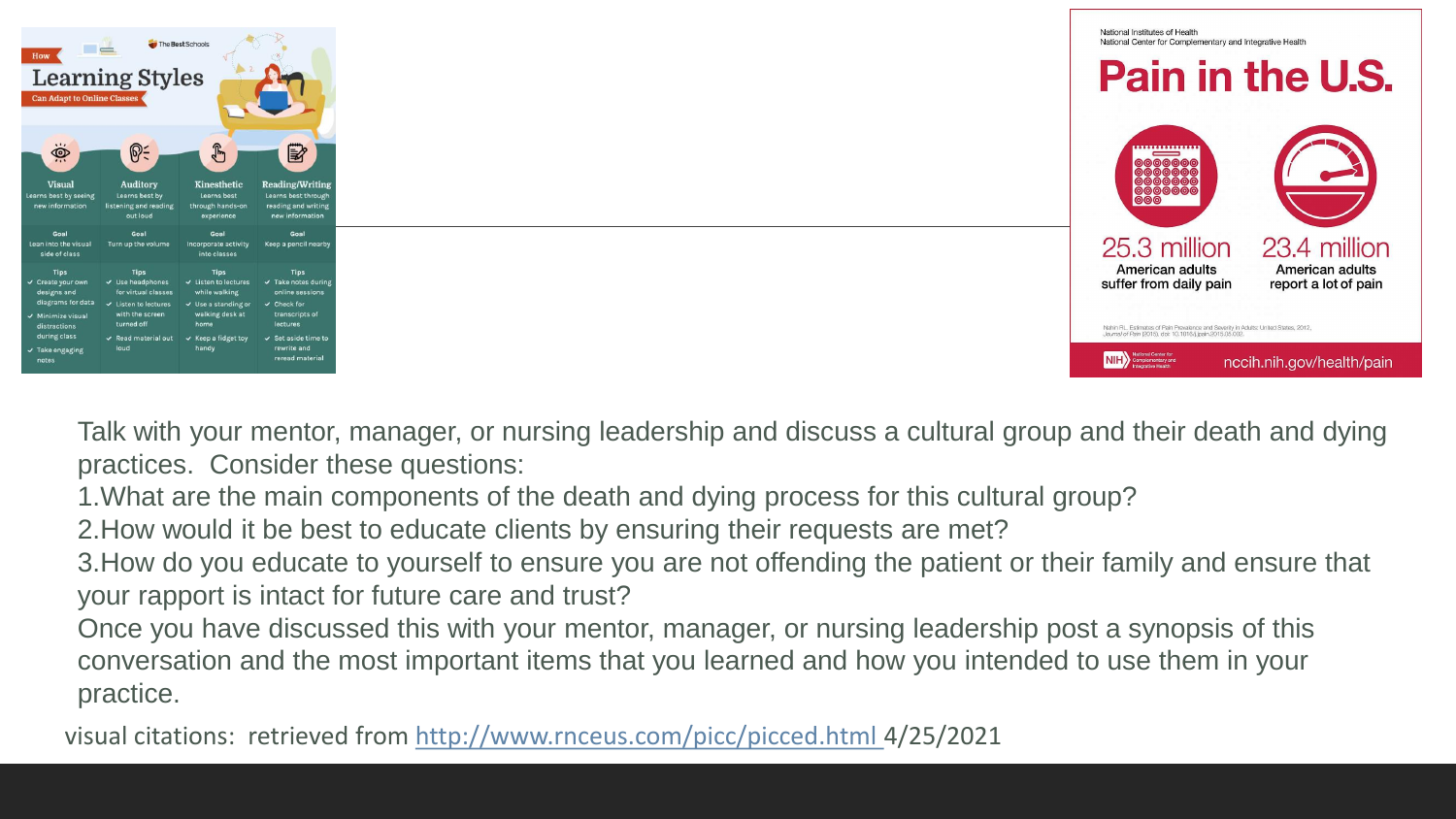## Where: Implementation

Facilities/Institutions in Northwest Oklahoma Region

New Nursing Graduates hired at facilities/institutions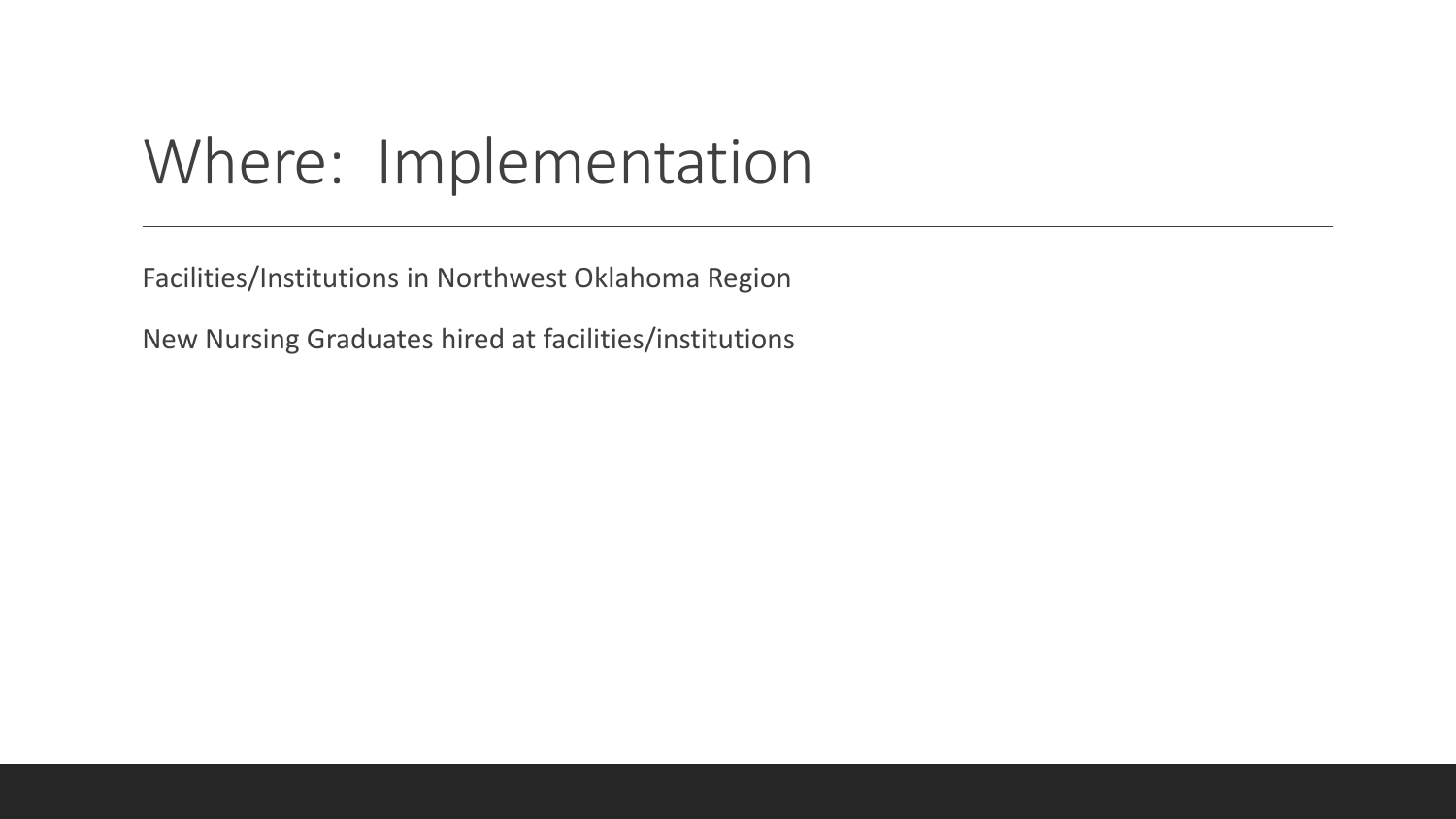### Learner experience

Completing Nursing Residency Program

- 3-6 months timeframe
- Cohort learning
- Socialization aspect of health care
- Team building
- Resiliency

Feedback and evaluation

- Pre-test and Post-test design
- Self Evaluations
- Course Evaluation
	- Program and facility evaulations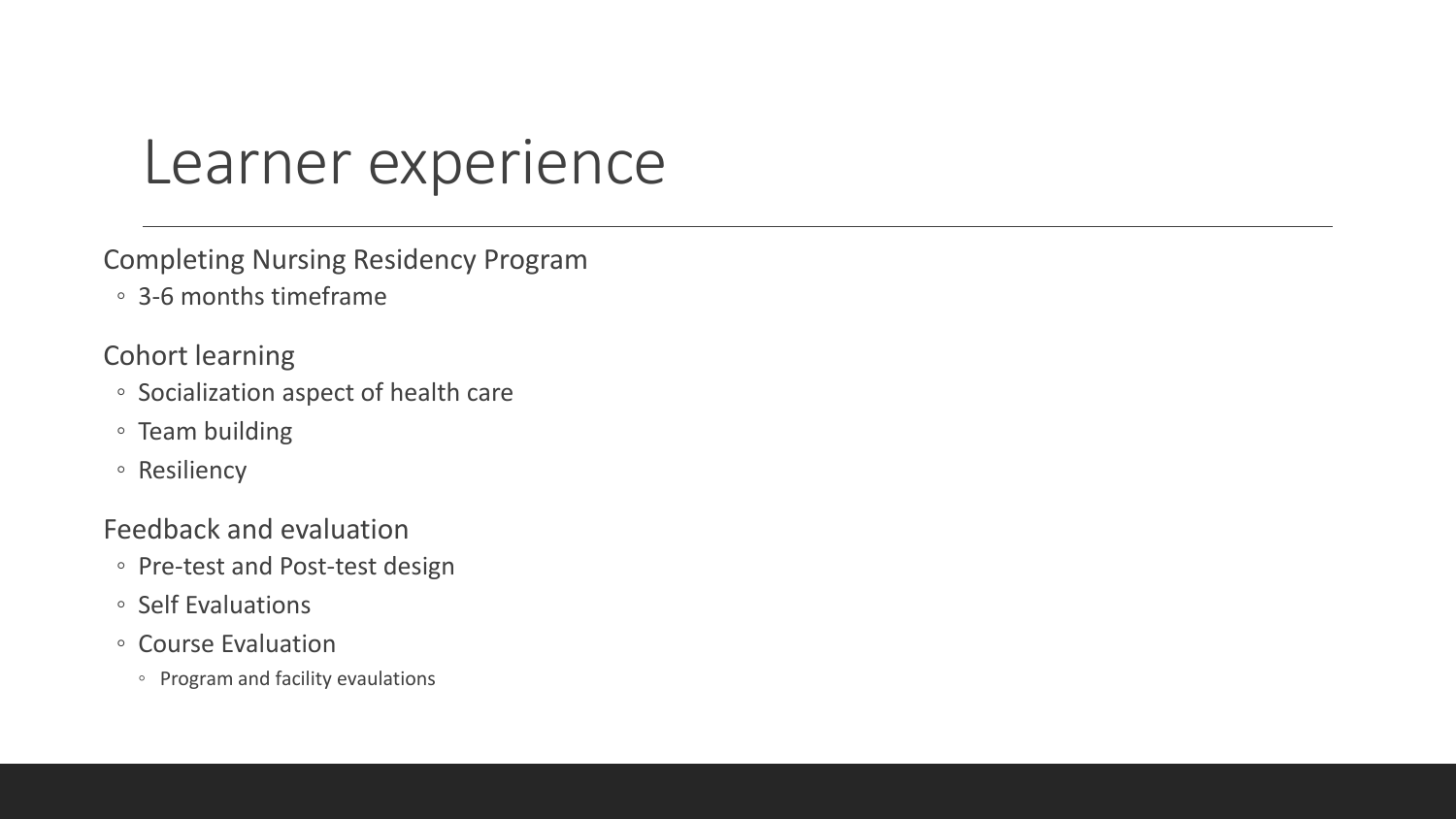### Where: Update

Use of NRP

Success of NRP

Evaluations of NRP

What we believe the data will show:

◦ Verbal evaluations and feedback from users and facilities/institutions

Program designers to work with facilities/institutional needs

- Specific policy/procedure education
- Education for certain population or cultural group client care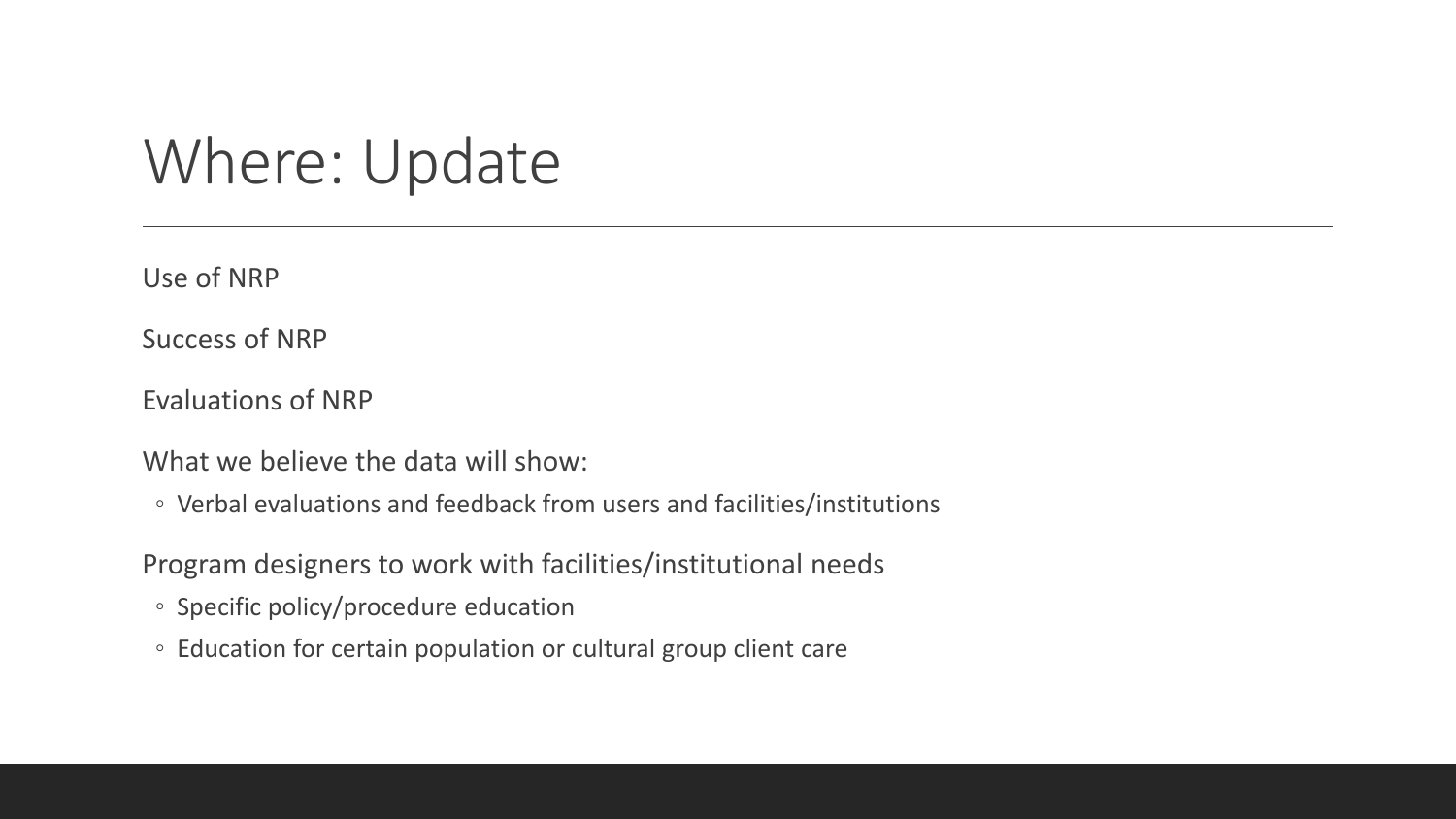### Questions







EMAIL: LNCOLLINS@NWOSU.EDU PHONE: 580-327-8496 LINKEDIN: WWW.LINKEDIN.COM/IN/LESLIE-COLLINS-459A50221